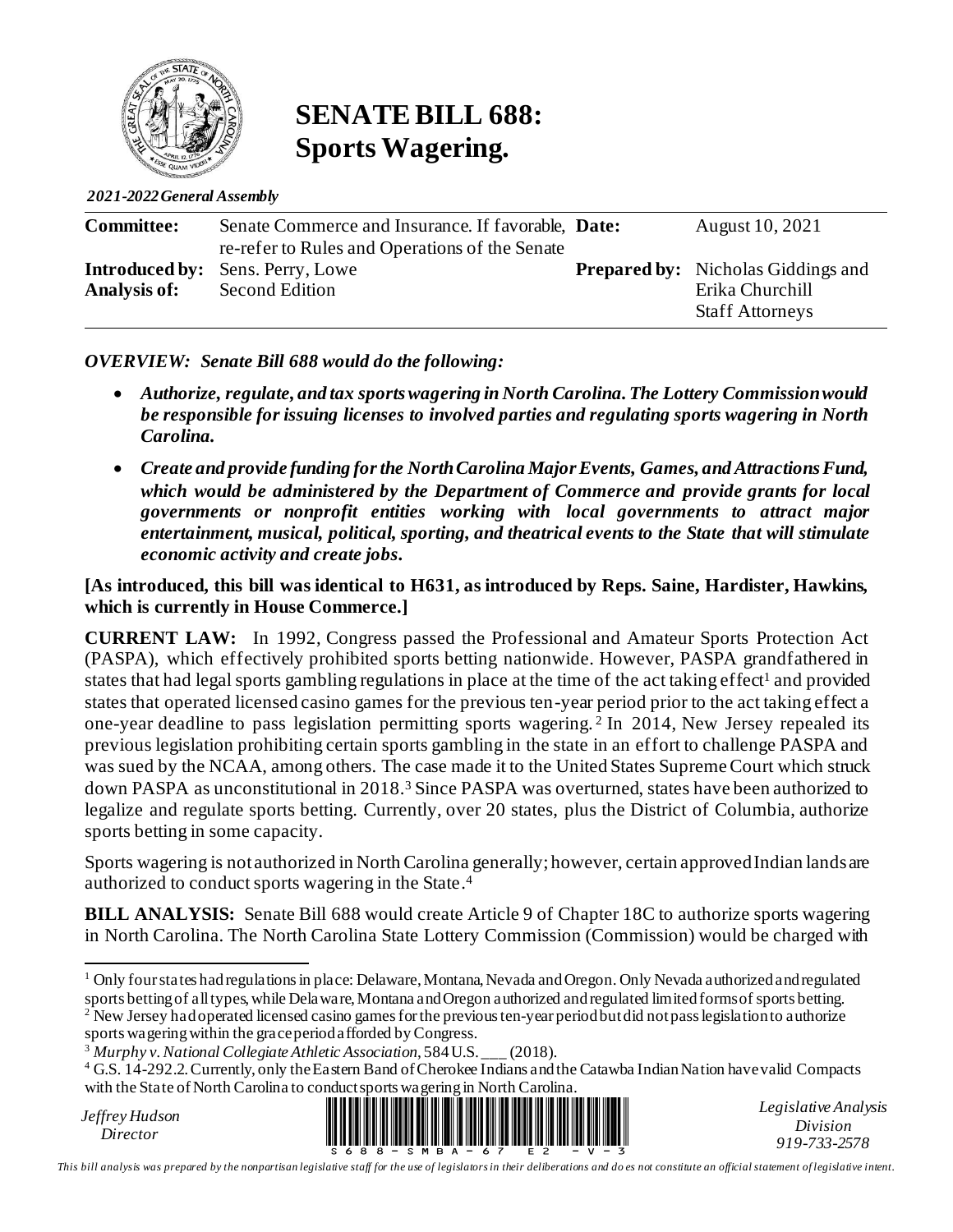# **Senate Bill 688**

*Page 2*

regulating sports wagering in the State. Wagers would be authorized via mobile devices, computer terminals, or similar access devices in places of public accommodation, which are defined as property containing a sports facility, or property owned or controlled by the owner or operator of a sports facility or affiliated with the owner or operator that is within one-half mile of the sports facility. A sports facility is a facility that hosts professional sports with a minimum seating capacity of 17,000 people or is a facility that hosts an annual professional golf tournament.

Sports wagers would be authorized on professional sports, college sports, electronic sports, amateur sports, or any other event approved by the Commission. Electronic sports are competitions where individuals or teams play video games, either in-person or online, for prizes, money, or entertainment. Amateur sports are not professional, college or youth sports and includes domestic, international, or Olympic sporting competitions.

## *Licenses*

The Commission would be responsible for issuing licenses and collecting any license application fee. Licenses would be valid for five years. Except for sports wagering supplier license applicants, all license applicants as well as any directors or officers required by the Commission would be subject to extensive background checks by the Commission. The licenses are as follows:

- Interactive Sports Wagering License required to offer and accept sports wagers in North Carolina. The Commission must authorize at least 10, but not more than 12, interactive sports wagering licenses. If there are more than 12 applicants, the Commission, in its discretion, must select the most qualified applicants. The application fees for an interactive sports wagering license are as follows:
	- o Initial application fee: \$500,000.
	- o Renewal application fee: \$100,000.
- Service Provider License required for a person to provide covered services to any interactive sports wagering licensee. Covered services are services that involve the operation, management, or control of sports wagers, including development or operation of a sports wagering platform and the provision of odds and line information. It does not include payment processing, customer identity, age verification, geolocation services, streaming or other video and data that does not include odds or line information, telecommunications or internet service that is not designed for sports wagering, or other goods or services not designed for use in connection with sports wagering. The application fees for a service provider license are as follows:
	- o Initial application fee: \$25,000.
	- o Renewal application fee: \$10,000.
- Sports Wagering Supplier License required to sell, lease, distribute, offer, or otherwise provide services, goods, software, or other components necessary for the creation of betting markets and determining bet outcomes, directly or indirectly, to any license holder or applicant involved in the acceptance of bets. Upon approval of the Commission, a provisional sports wagering supplier license may be issued prior to issuance of a sports wagering supplier license. A sports wagering supplier license is not required for interactive sports wagering licensees that act as a sports wagering supplier. The application fees for a sports wagering supplier license are as follows:
	- o Initial application fee: \$15,000.
	- o Renewal application fee: \$5,000.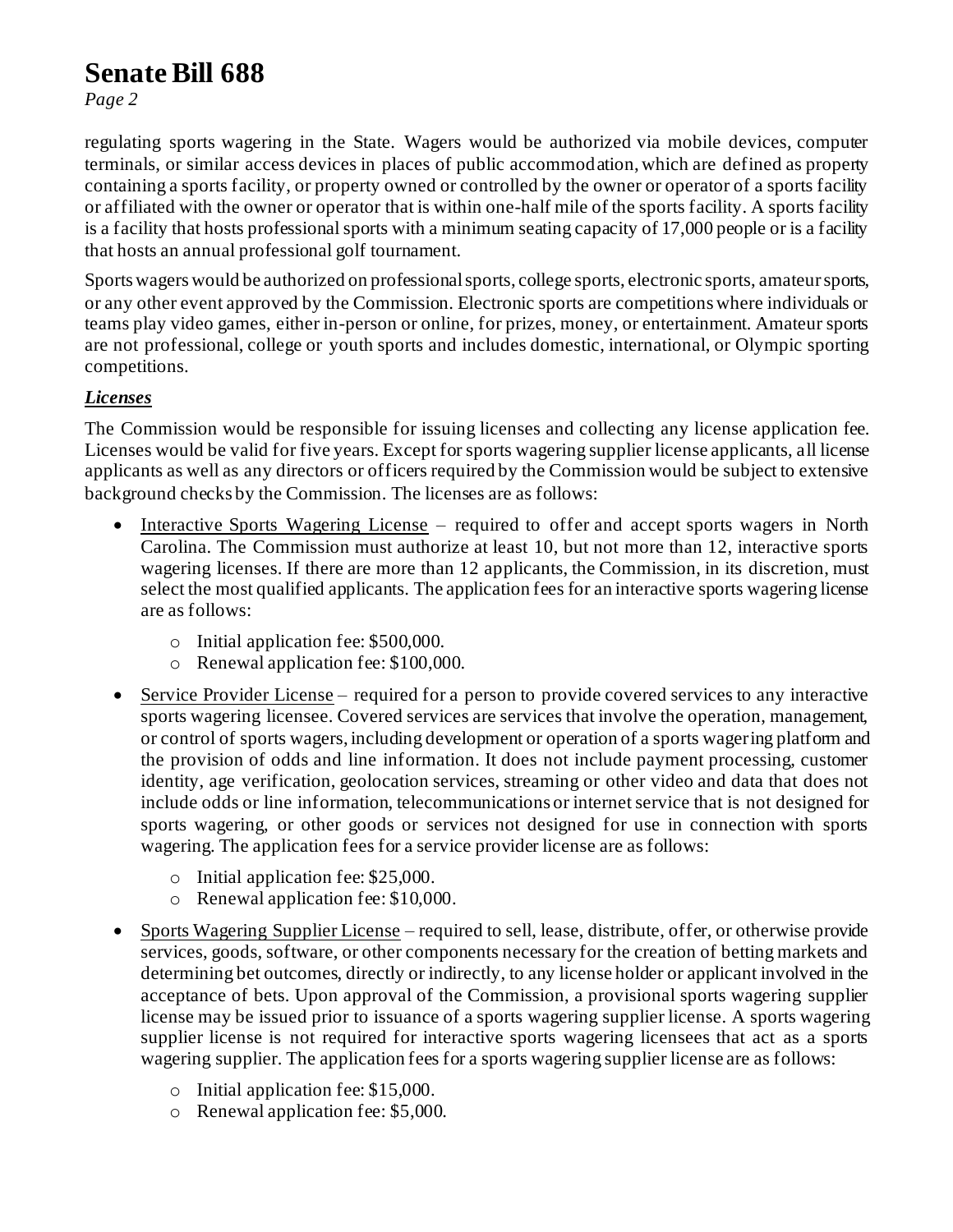# **Senate Bill 688**

*Page 3*

Only registered players would be permitted to create an account and place wagers with an interactive sports wagering licensee. The interactive sports wagering licensee would be responsible for ensuring the identity and age of any registered player. A registered player must be at least 21 years of age. Individuals would be allowed to voluntarily exclude themselves from placing sports wagers through a voluntary exclusion program established by the Commission.

#### *Civil and Criminal Penalties*

The Commission would be authorized, subject to 15 days' notice and a hearing, to suspend or revoke a license, impose a penalty of not more than \$10,000 per violation of any licensee, or both.

The bill would create the following criminal penalties:

- Class 2 misdemeanor for knowingly offering or engaging in sports wagering in violation of the Article.
- Class 2 misdemeanor for engaging in sports wagering when under the age of 21.
- Class G felony for knowingly attempting to collude or conspire to influence the outcome of a competition subject to sports wagering in this State.
- Class I felony for any interactive sports wagering licensee or service provider licensee who willfully gives false information on their license application.

### *Tax and Revenues*

A tax of 8% would be levied on the adjusted gross revenue of each interactive sports wagering licensee. Adjusted gross revenue includes all gross wagering revenue received by an interactive sports wagering licensee minus winnings paid, costs of personal property distributed as a result of a sports wager, cash value of bonuses or promotional credits provided to registered players which are returned in the form of a deposit or wager, uncollectible receivables (up to 4%, unless a greater amount is authorized by the Commission), and excise tax payments on sports wagers remitted to the federal government. The tax would be due monthly to the Commission.

The Commission would be required to do the following with revenues, which includes the tax levied and the license application fees collected:

- Remit 50% of the *tax collected* (does not include license application fee revenue) to the newly created North Carolina Major Events, Games, and Attractions Fund.
- Reimburse itself for expenses in administering sports wagering in the State.
- Remit the revenues that remain to the Department of Revenue, which would credit the revenue to the General Fund.

### *Guidance from Commission*

The Commission would be responsible to provide guidance to parties regulated by the newly created Article 9 of Chapter 18C. The guidance must address electronic sports with due consideration to the key role of game publishers as creators of the underlying video game.

The Commission may accept license applications when the act becomes law; however, any license issued would not become effective until October 1, 2021.

### *North Carolina Major Events, Games, and Attractions Fund*

Senate Bill 688 would also create the North Carolina Major Events, Games, and Attractions Fund (Fund). The Fund would be administered by the Department of Commerce (Department). The Department would use revenues in the Fund to enter into multiparty agreements with site selection organizations and local entities to provide grants to promote the attraction of major events to the State which stimulate economic